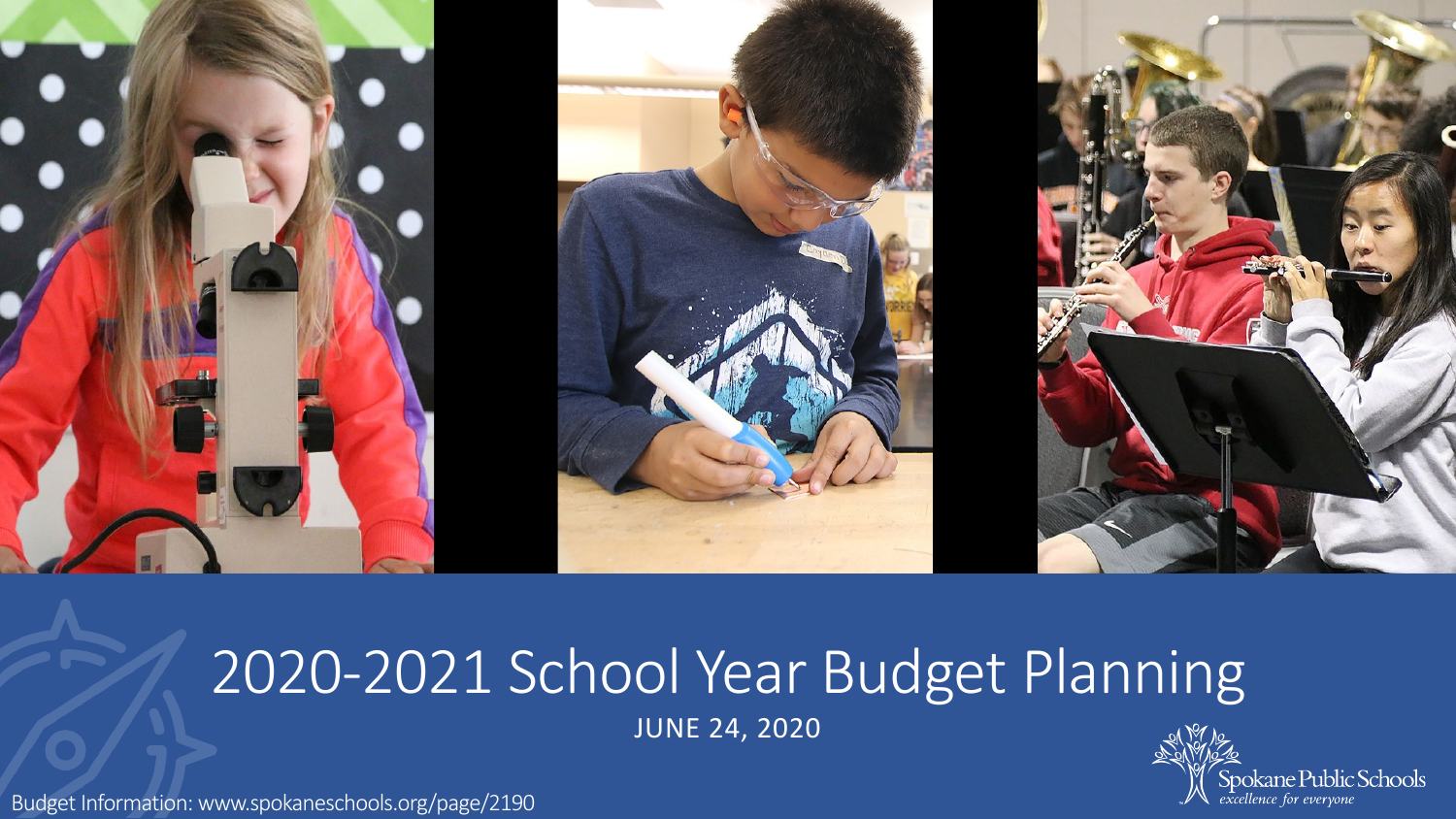### **Overview**



- Budget Priorities
- 4 Year forecast
	- Revenue assumptions
	- Expenditure assumptions
	- Fund balance
	- OPSI required reporting assumptions
- Next steps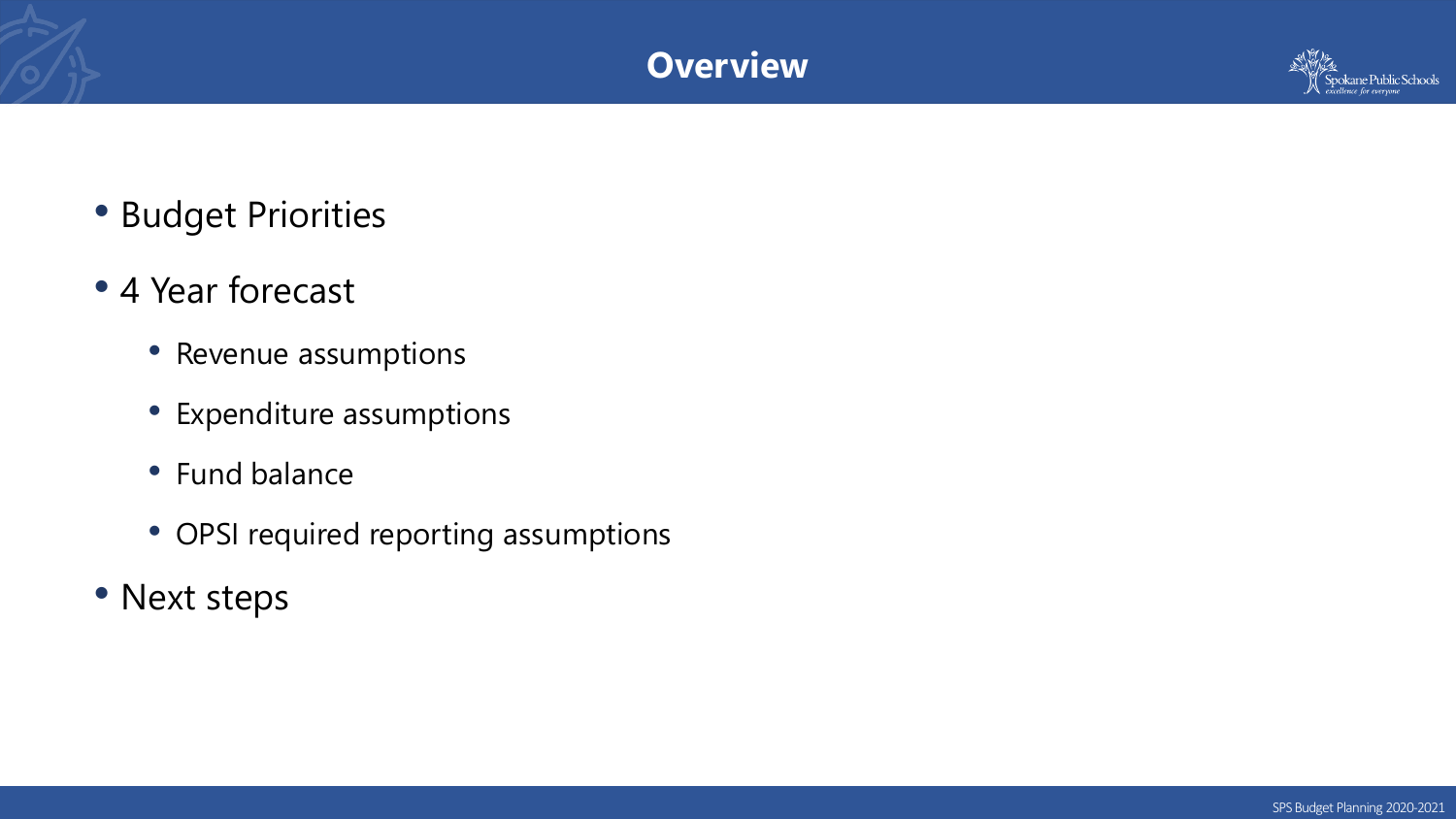

- The guiding Principles for 2020-2021 Budget Development are to:
	- ― Protect basic needs for educating the whole child
	- ― Provide equitable distribution of resources that recognize the diverse needs of students
	- ― Maximize in person education time and focus on relationship building and student engagement during periods of remote/distance learning
	- ― Maintain essential support services
	- ― Meet legal compliance and educational standards
- The School Board's Adopted Budget Priorities:
	- ― Focus on restoring contract workload provisions to support students in basic and special education programs
	- ― Provide for lower class sizes and staff-to-student ratios for K-3 students, while seeing some increase in combination classrooms and staff to student ratios in grades 4-12; prioritize equitable staffing
	- ― Provide anti-racism and social emotional learning programs educational programs and services within available resources
	- ― Authorize the use of unrestricted fund balance below the target range in 2020-2021 and designate unplanned savings to restore fund balance to a minimum of five percent  $(5.0%)$  over the next five years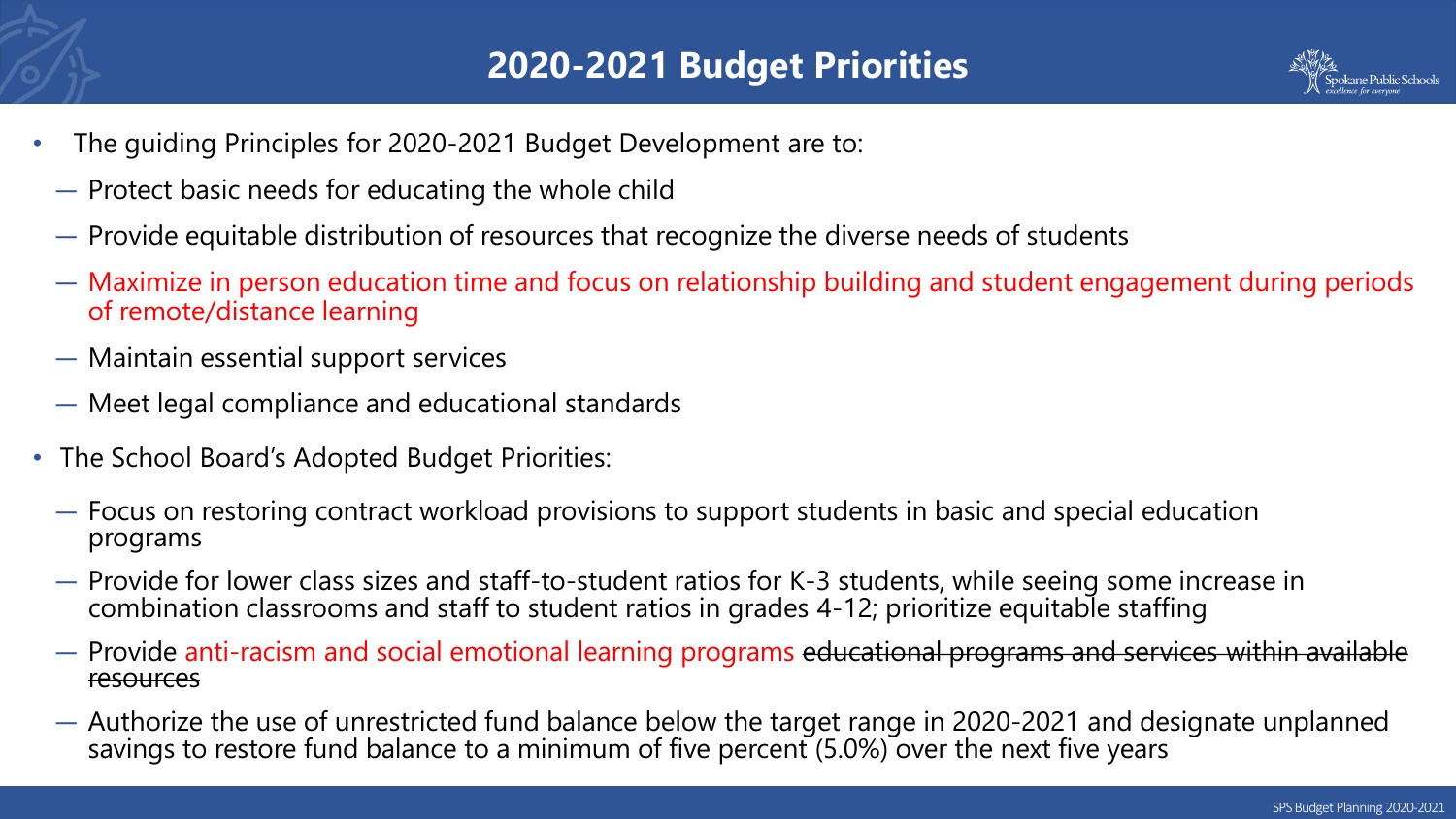



- − 2020-2021: 1.6%
- − 2021-2022: 2.0%
- − 2022-2023: 2.0%
- − 2023-2024: 2.0%
- 1.0% reduction of regionalization starting in 2020-2021
- Local Effort Assistance (LEA)
	- − Held at current formula allocation
- Levy
	- − Calendar year 2021: \$38 million (voter approved)
	- − Calendar year 2022 and beyond: \$2.50 per \$1,000 assessed value Educational Programs and Operations (EP&O) levy approval
- Stable enrollment
- Federal assistance CARES and FEMA
- State funding impacts will be monitored through the summer

Spokane Public Schools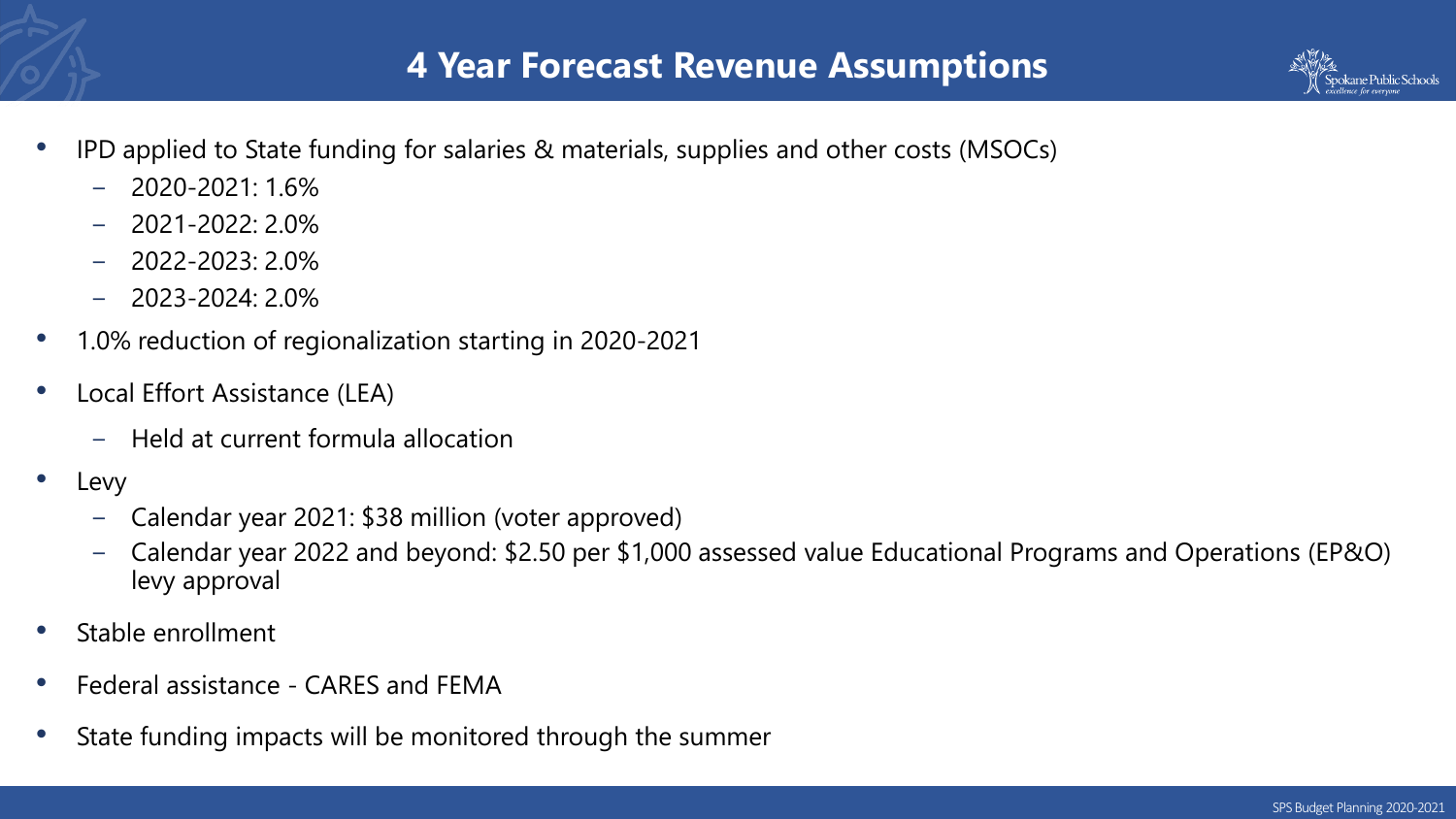## **General Fund Revenue Summary**



| <b>Program Revenue</b>        | 2019-20<br><b>Adopted</b><br><b>Budget</b> | 2020-21<br><b>Recommended</b><br><b>Budget</b> | 2021-22<br><b>Preliminary</b><br><b>Forecast</b> | 2022-23<br><b>Preliminary</b><br><b>Forecast</b> | 2023-24<br><b>Preliminary</b><br><b>Forecast</b> |  |
|-------------------------------|--------------------------------------------|------------------------------------------------|--------------------------------------------------|--------------------------------------------------|--------------------------------------------------|--|
| <b>State</b>                  | \$359.8                                    | \$355.8                                        | \$357.7                                          | \$359.9                                          | \$362.1                                          |  |
| Local Levy                    | 32.8                                       | 36.6                                           | 52.7                                             | 68.7                                             | 73.9                                             |  |
| Local Effort Assistance (LEA) | 16.6                                       | 13.4                                           | 11.9                                             | 12.3                                             | 12.7                                             |  |
| Federal                       | 36.7                                       | 42.7                                           | 38.6                                             | 38.9                                             | 39.1                                             |  |
| <b>Other Local Revenues</b>   | 14.0                                       | 14.4                                           | 14.5                                             | 14.5                                             | 14.6                                             |  |
| <b>Total Revenue</b>          | \$459.9                                    | \$462.9                                        | 475.4<br>$\mathbb{S}$                            | \$494.3                                          | 502.4<br>$\mathbb{S}^-$                          |  |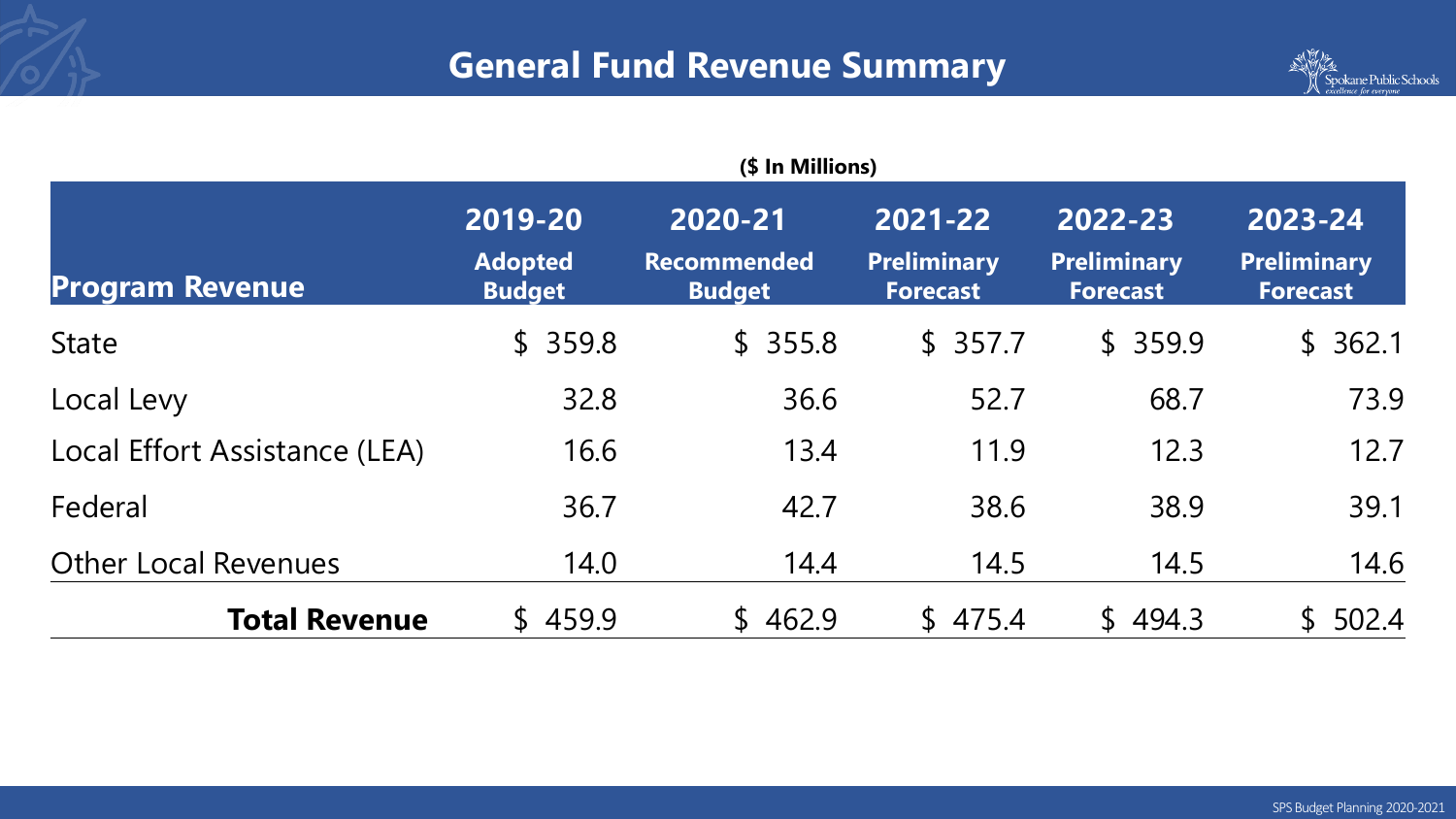- Staffing and class sizes assumed at 2019-2020 level
	- Does not include adjustments for Safe School Reopening plan
- IPD applied to subsequent budget years
	- Salaries:
		- 2021-2022: 2.0%
		- $\cdot$  2022-2023 & 2023-2024: 1.0%
	- MSOCS:
		- 2021-2022, 2022-2023, 2023-2024: 1.0%
- Steps per salary schedule
- Expenditures for COVID response
	- Personal Protective Equipment (PPE), cleaning supplies, custodial support
	- Transportation
	- No provision for cost in excess of Federal funding
- Operating costs for new middle schools
	- Northwest: \$2.0 million annually beginning in 2022-2023
	- Northeast: \$2.0 million annually beginning in 2022-2023
	- South: \$2.0 million annually beginning in 2023-2024

pokane Public Schools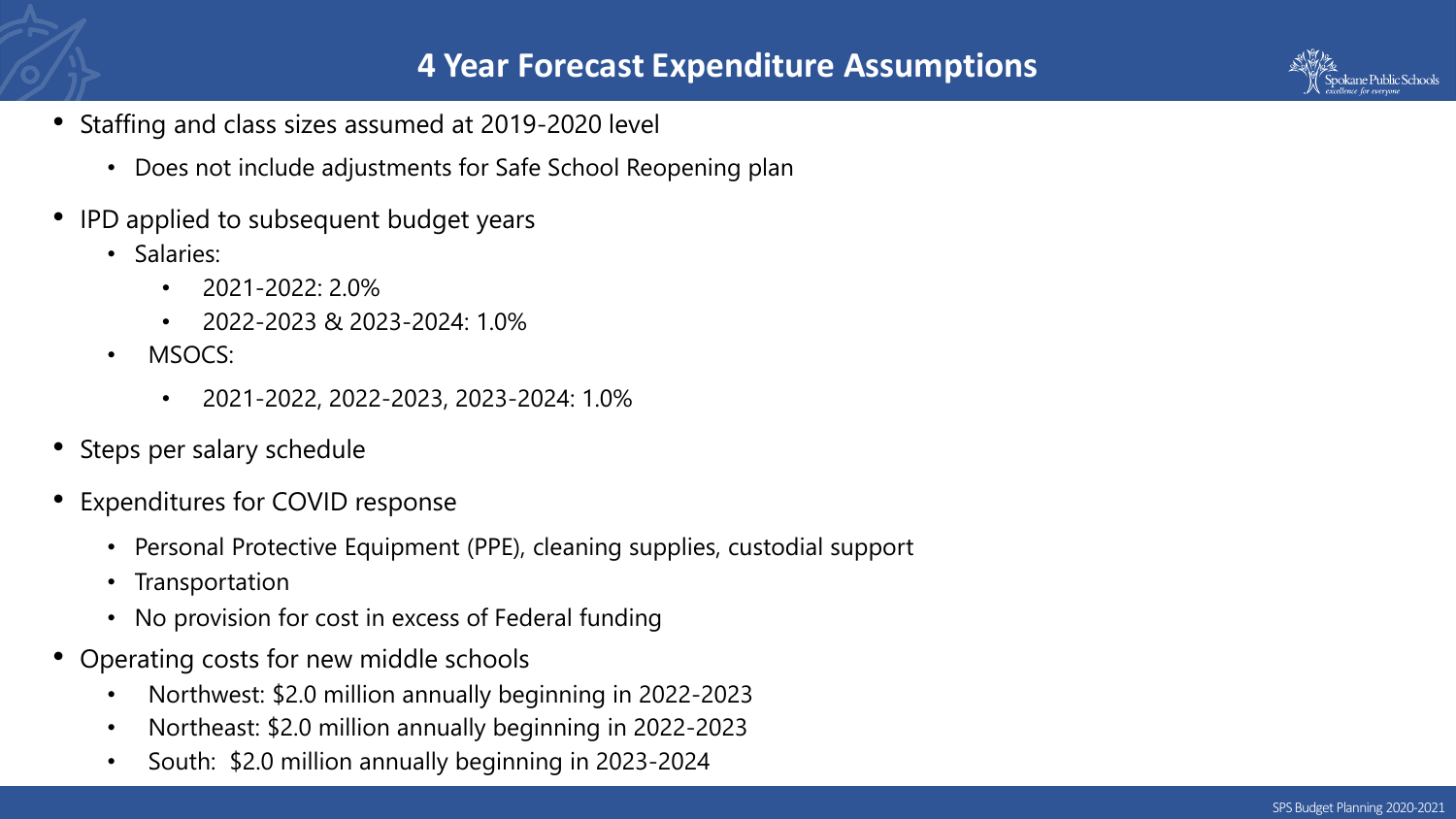# **General Fund Expenditure Summary**



|                                                                                                                                                                                                                                                                                     | (\$ In Millions)                           |                                                |                                                  |                                                  |                                                  |  |  |  |  |  |
|-------------------------------------------------------------------------------------------------------------------------------------------------------------------------------------------------------------------------------------------------------------------------------------|--------------------------------------------|------------------------------------------------|--------------------------------------------------|--------------------------------------------------|--------------------------------------------------|--|--|--|--|--|
| <b>Expenditure Activity</b>                                                                                                                                                                                                                                                         | 2019-20<br><b>Adopted</b><br><b>Budget</b> | 2020-21<br><b>Recommended</b><br><b>Budget</b> | 2021-22<br><b>Preliminary</b><br><b>Forecast</b> | 2022-23<br><b>Preliminary</b><br><b>Forecast</b> | 2023-24<br><b>Preliminary</b><br><b>Forecast</b> |  |  |  |  |  |
| <b>Teaching</b> – Classroom instruction and paraeducators, extracurricular<br>activities                                                                                                                                                                                            | \$281.0                                    | \$292.1                                        | \$306.8                                          | \$312.4                                          | \$318.9                                          |  |  |  |  |  |
| Teaching Support - Counselors, libraries, nurses, curriculum,<br>curriculum development, instructional professional development,<br>student safety, etc.                                                                                                                            | 61.0                                       | 55.5                                           | 56.7                                             | 57.6                                             | 58.7                                             |  |  |  |  |  |
| <b>Total Teaching Activities</b>                                                                                                                                                                                                                                                    | 342.0                                      | 347.6                                          | 363.5                                            | 370.0                                            | 377.6                                            |  |  |  |  |  |
| <b>Other Support Activities</b> – Food service operations, pupil<br>transportation, insurance, information systems, printing, facilities<br>maintenance & operations, utilities, warehouse and Express childcare                                                                    | 71.9                                       | 77.9                                           | 75.2                                             | 76.0                                             | 76.9                                             |  |  |  |  |  |
| <b>Building Administration</b> – Principal's office: duties assigned to the<br>principal, assistant or vice principal, and secretarial/clerical assistants,<br>to coordinate and manage the operation of school building                                                            | 27.7                                       | 28.7                                           | 29.6                                             | 33.9                                             | 36.1                                             |  |  |  |  |  |
| <b>Central Administration</b> – Supervision of instruction, food service,<br>facilities, and transportation; Board of Directors, superintendent's<br>office, governmental relations, business office, human resources,<br>community relations, legal and audit fees, election costs | 20.3                                       | 20.4                                           | 20.9                                             | 21.2                                             | 21.6                                             |  |  |  |  |  |
| <b>Total Expenditures</b>                                                                                                                                                                                                                                                           | \$461.9                                    | \$474.6                                        | \$489.2                                          | \$501.1                                          | \$512.2                                          |  |  |  |  |  |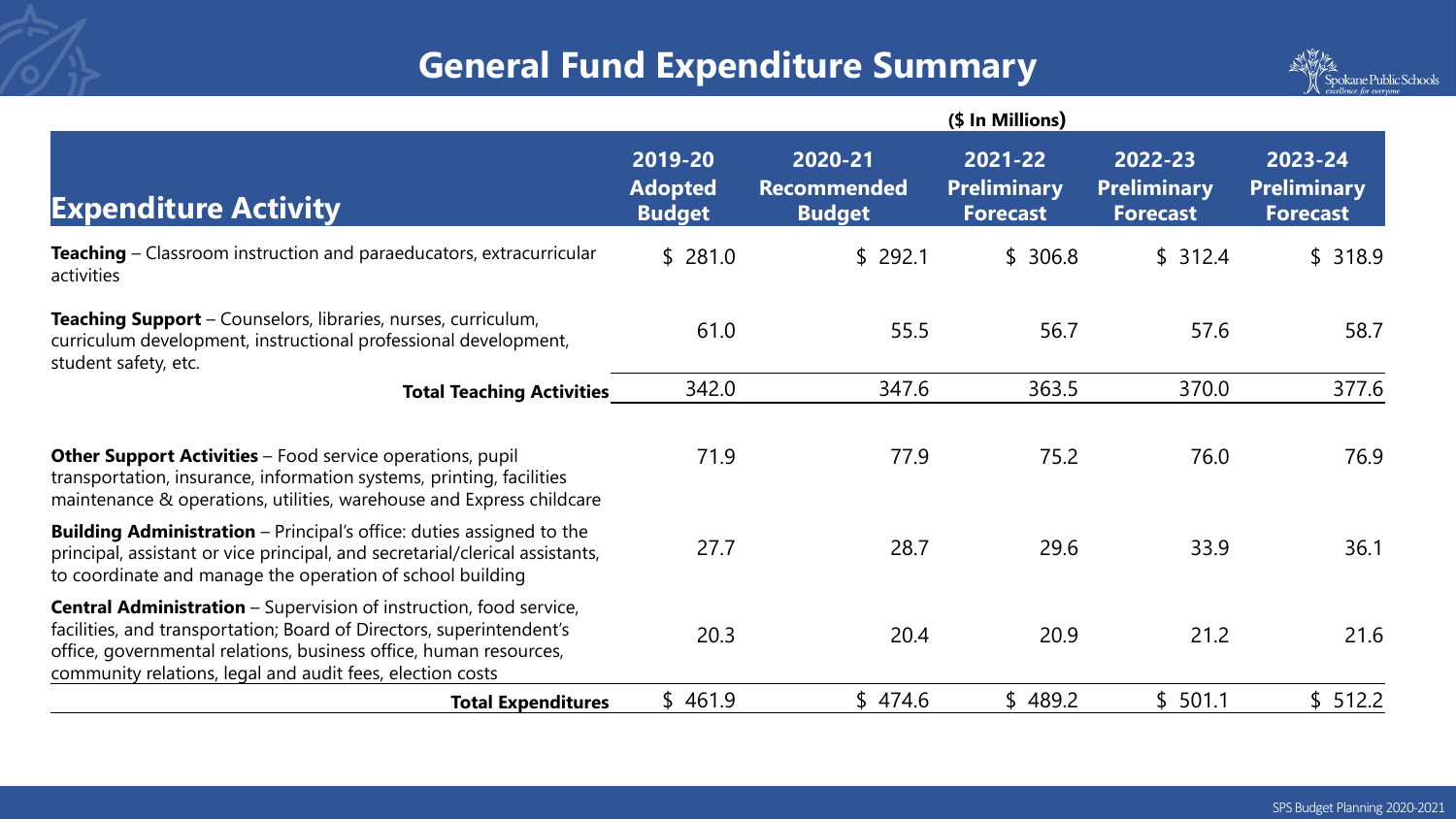### **4 Year Fund Balance Projections**



|                                     |           |                                     | (\$ In Millions) |                                     |           |                                       |            |                                       |            |                                       |  |  |
|-------------------------------------|-----------|-------------------------------------|------------------|-------------------------------------|-----------|---------------------------------------|------------|---------------------------------------|------------|---------------------------------------|--|--|
|                                     | 2019-2020 |                                     | 2020-2021        |                                     | 2021-2022 |                                       | 2022-2023  |                                       | 2023-2024  |                                       |  |  |
| <b>Description</b>                  |           | <b>Projected</b><br><b>May 2020</b> |                  | <b>Recommended</b><br><b>Budget</b> |           | <b>Preliminary</b><br><b>Forecast</b> |            | <b>Preliminary</b><br><b>Forecast</b> |            | <b>Preliminary</b><br><b>Forecast</b> |  |  |
| Beginning Fund Balance, September 1 | \$        | 36.5                                | \$               | 42.1                                | \$        | 30.4                                  | \$         | 16.6                                  | \$         | 9.8                                   |  |  |
| Revenue                             |           | 450.8                               |                  | 462.9                               |           | 475.4                                 |            | 494.3                                 |            | 502.4                                 |  |  |
| Expenditures                        |           | 445.2                               |                  | 474.6                               |           | 489.2                                 |            | 501.1                                 |            | 512.2                                 |  |  |
| Net Operations                      |           | 5.6                                 |                  | (11.7)                              |           | (13.8)                                |            | (6.8)                                 |            | (9.8)                                 |  |  |
| Ending Fund Balance, August 31      |           | 42.1                                |                  | 30.4                                |           | 16.6                                  |            | 9.8                                   |            | (0.0)                                 |  |  |
| Less: Restricted balances           |           | (14.4)                              |                  | (14.5)                              |           | (14.5)                                |            | (14.5)                                |            | (14.5)                                |  |  |
| Unrestricted Fund Balance           | \$        |                                     | \$               |                                     | \$        | 2.1                                   | \$         |                                       | \$         |                                       |  |  |
| Subject to Policy 6022 (CAU)        |           | 27.7                                |                  | 15.9                                |           |                                       |            | (4.7)                                 |            | (14.5)                                |  |  |
| CAU as a percent of Expenditures    |           | 6.06%                               |                  | 3.48%                               | 0.46%     |                                       | $(1.03)\%$ |                                       | $(3.17)\%$ |                                       |  |  |
|                                     |           | $\star$                             |                  | $\star$                             |           | $\star$                               |            | $\star$                               |            | $\star$                               |  |  |

\* CAU as a percent of August 31, 2019 expenditures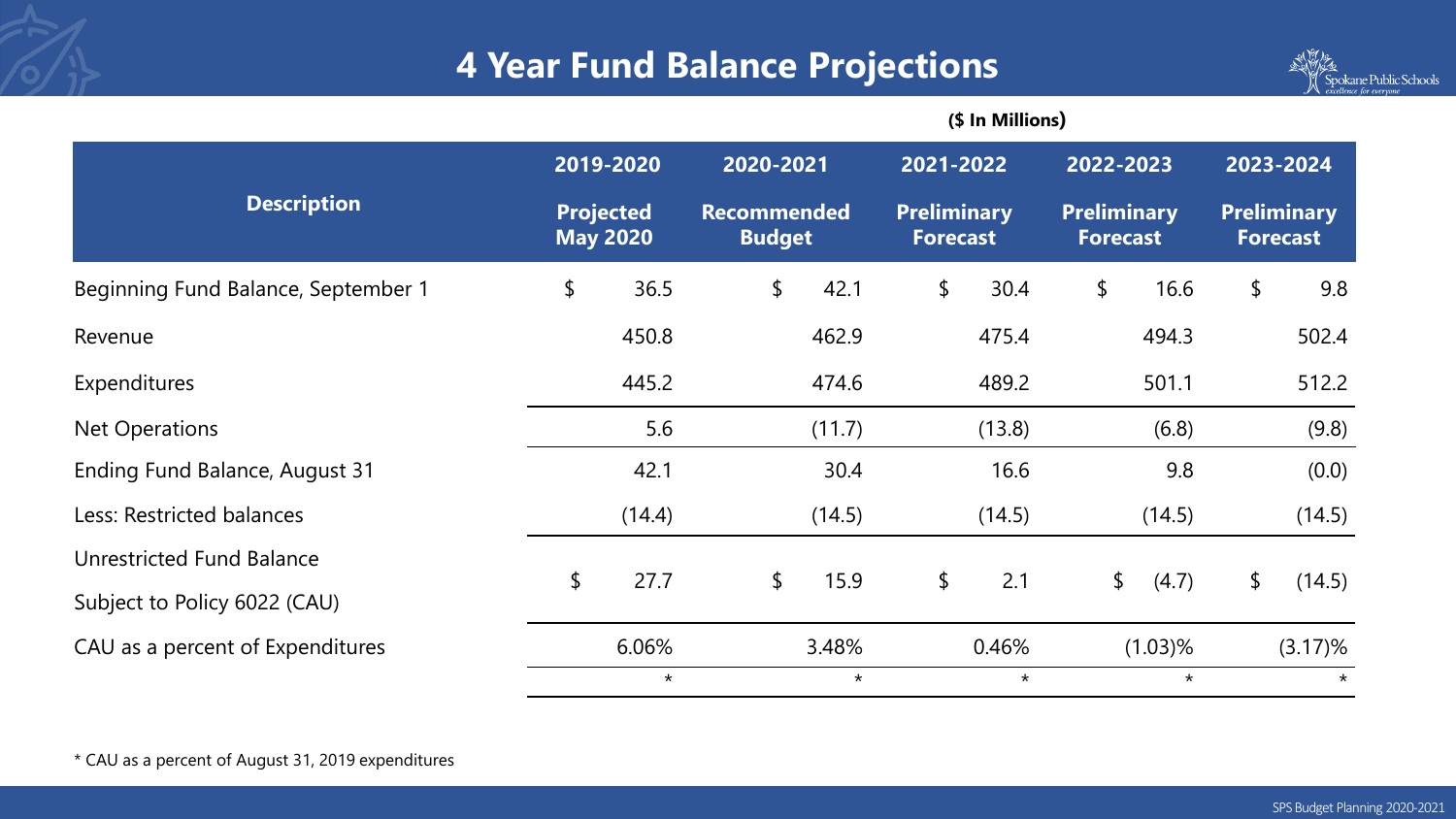#### **4 Year Fund Balance Projections – OSPI required assumptions**

**(\$ In Millions)**



|                                     | 2019-2020<br><b>Projected</b><br><b>May 2020</b> |         | 2020-2021<br><b>Recommended</b><br><b>Budget</b> |         | 2021-2022<br><b>Preliminary</b><br><b>Forecast</b> |         | 2022-2023<br><b>Preliminary</b><br><b>Forecast</b> |         | 2023-2024<br><b>Preliminary</b><br><b>Forecast</b> |         |
|-------------------------------------|--------------------------------------------------|---------|--------------------------------------------------|---------|----------------------------------------------------|---------|----------------------------------------------------|---------|----------------------------------------------------|---------|
| <b>Description</b>                  |                                                  |         |                                                  |         |                                                    |         |                                                    |         |                                                    |         |
| Beginning Fund Balance, September 1 | \$                                               | 36.5    | \$                                               | 42.1    | $\frac{1}{2}$                                      | 30.4    | \$                                                 | 1.9     | $\sqrt[6]{\frac{1}{2}}$                            | (35.6)  |
| Revenue                             |                                                  | 450.8   |                                                  | 462.9   |                                                    | 460.7   |                                                    | 463.6   |                                                    | 466.5   |
| Expenditures                        |                                                  | 445.2   |                                                  | 474.6   |                                                    | 489.2   |                                                    | 501.1   |                                                    | 512.2   |
| <b>Net Operations</b>               |                                                  | 5.6     |                                                  | (11.7)  |                                                    | (28.5)  |                                                    | (37.5)  |                                                    | (45.7)  |
| Ending Fund Balance, August 31      |                                                  | 42.1    |                                                  | 30.4    |                                                    | 1.9     |                                                    | (35.6)  |                                                    | (81.3)  |
| Less: Restricted balances           |                                                  | (14.4)  |                                                  | (14.5)  |                                                    | (14.5)  |                                                    | (14.5)  |                                                    | (14.5)  |
| <b>Unrestricted Fund Balance</b>    |                                                  |         |                                                  |         |                                                    |         |                                                    |         |                                                    |         |
| Subject to Policy 6022 (CAU)        | \$                                               | 27.7    | \$                                               | 15.9    | \$                                                 | (12.6)  | \$                                                 | (50.1)  | \$                                                 | (95.8)  |
| CAU as a percent of Expenditures    | 6.06%                                            |         | 3.48%                                            |         | $(2.76)$ %                                         |         | $(11.0)\%$                                         |         | $(21.0)\%$                                         |         |
|                                     |                                                  | $\star$ |                                                  | $\star$ |                                                    | $\star$ |                                                    | $\star$ |                                                    | $\star$ |

\* CAU as a percent of August 31, 2019 expenditures